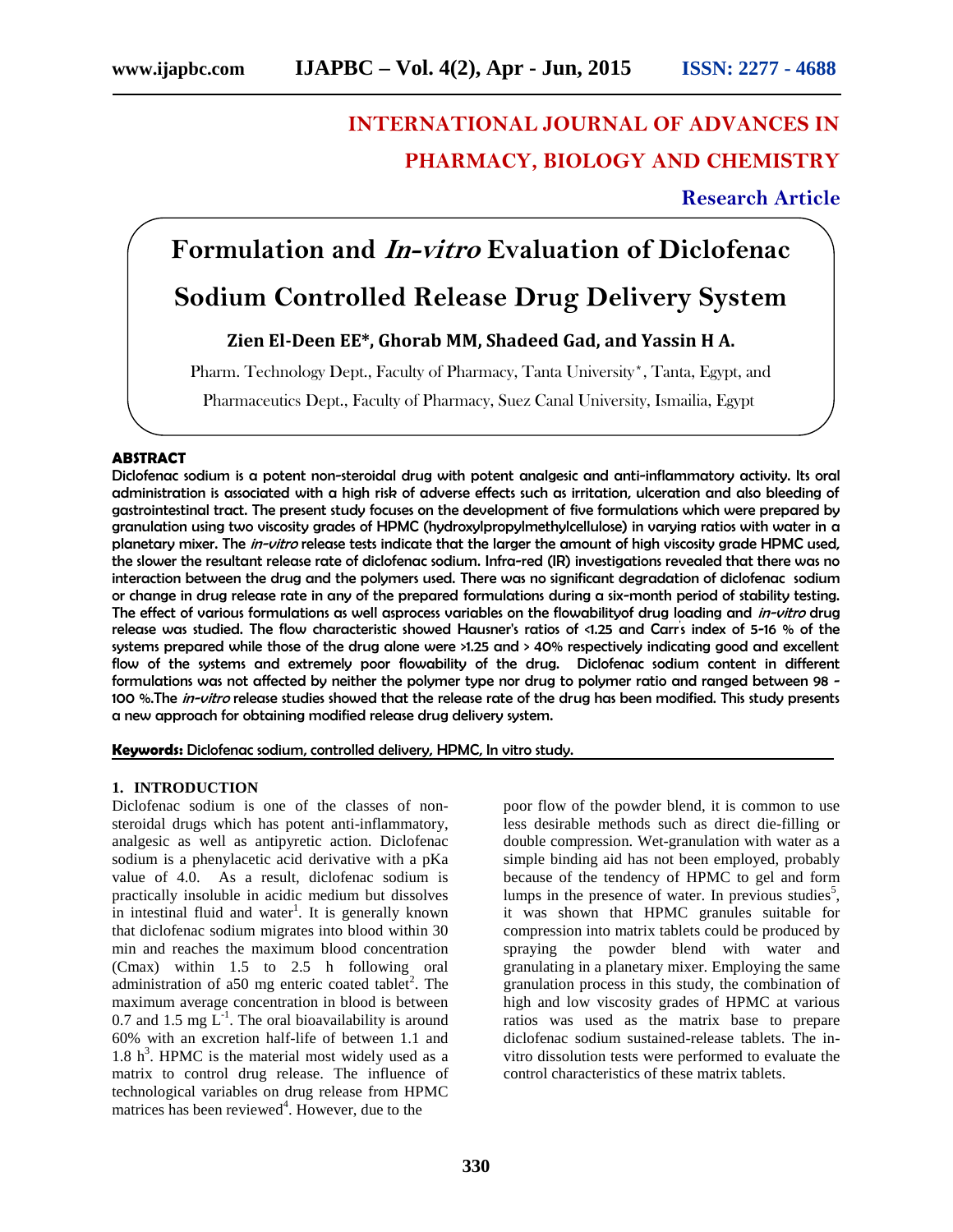**T**

## **2. MATERIALS AND METHODS**

#### **2.1. Materials**

Diclofenac sodium (Sigma-Aldrich, St. Louis, Mo, USA) was a gift sample kindly supplied by Amriya pharmaceuticals industries, Alexandria, Egypt. Two viscosity grades of hydroxy-propylmethylcellulose (HPMC, Metolose 60-SH, 50 and 4000 CPs) were purchased from RÖhm Pharma GMBH, Darmstadt (Germany). All other reagents were analytical or pharmaceutical grade.

#### **2.2. Preparation of diclofenac sodium- HPMC granules:**

The two grades of HPMC (total 50 mg) at five different ratios (Table 1) were mixed with 50 mg diclofenac sodium in a planetry mixer. While stirring, water was added using a spray system (nozzle size 0.012 inches). After the measured amount of water was added, the wet granules were discharged and dried for 10 h at  $50^{\circ}$ C in a hot air oven. All granules batches had loss on drying value of less than 2% (measured with an ohaus moisture determination balance, model MB-200). The dried granules were passed through a No 20 mesh screen.

#### **2.3. Infrared spectral analysis:**

The IR spectrum was used to determine the interaction of the drug with the polymers used. The infrared spectra of samples were obtained using a spectrophotometer (FTIR, Jusco, Japan). Samples were mixed with potassium bromide (spectroscopic grade) and compressed into discs using hydraulic press before scanning from 4000 to 400 cm  $1^{-6.7}$ .

#### **2.4. Flowability testing:**

The flowability of the prepared powders was tested solutions<br>by measuring their angle of repose. The calculations warmed by measuring their angle of repose. The calculations of Carr's compressibility index as well as Hausner's ratio were also tested. The experiments are done in triplicate, the average ±S.D were recorded.

#### **2.4.1. Measuring the angle of repose:**

The fixed height cone method was adopted $8$  where the diameter of the formed cone (d) was determined according to the following equation:

$$
Tan \theta = \frac{2h}{d}
$$

Where (h) and (d) are the height and the diameter of the formed cone respectively.

#### **2.4.2. Determination of the initial and tapped bulk densities:**

A fixed weight of the powder either the drug or the prepared granules was poured into a 25 ml graduated cylinder , the powder was allowed to settle with no outer force and the volume occupied was measured as  $V_I$  (initial bulk volume). The cylindrical graduate

was then tapped on a plan surface at a one inch distance till a constant volume was obtained . The tapped volume of the powder was then recorded as  $(V_T)$ . The initial and tapped bulk densities were then calculated according to the following equation $\degree$ :

Initial Bulk Density **ρ**<sub>I = M/W</sub>

Tapped Bulk Density  $\rho_{\text{T}} = M/V_{\text{T}}$ 

Where (M) is the mass of the powder. The percentage compressibility (Carr's index) was then determined from the following equation<sup>10</sup>:

$$
r - r
$$
  
Carrs index = 1

Finally the Hausner's ratio was obtained by dividing  $V_I$  by  $V_T$ <sup>11</sup>. The experiments were carriedout in triplicate and the average angle of repose; Carr's index and Hausner's ratio of each of the prepared formulae were then calculated.

#### **2.5. Drug content determination:**

Percentage yield can be determined by calculating the initial weight of raw materials and the finally obtained weight of granules. Percentage yield can be calculated by using the formula<sup>12</sup>:

Percentage yield  $=$   $\frac{\text{Practical yield}}{\text{Theoretical yield}} \times 100$ 

An accurately weighed amount of the prepared granules was taken in a stoppered test tube and extracted with  $5 \times 10$  ml quantities of phosphate buffer (pH 7.4).The extracts were filtered and collected into 100 ml of volumetric flask and made up to the volume with phosphate buffer (pH 7.4). The solutions were subsequently diluted suitably with pre phosphate buffer  $(pH 7.4)$  and spectrophotometric absorbance was taken at 276nm  $13$ . (UV-Visible recording spectrophotometer), SHIMADZU (UV-160A) (Japan). Percentage drug entrapment as well as the percentage entrapment efficiency (PEE) were calculated by the formula given below 14-16 .

$$
PEE = \frac{Drug~loading~in~the~prepared~granules}{Theoretical drug~loading} \times 100
$$

## **2.6.** *In-vitro* **drug release studies:**

The USP dissolution test apparatus employing paddle type(Paddle type , Copley , England) was used to measure the dissolution rate of diclofenac sodium from HPMC delivery system at  $37^{\circ}$ C $\pm$  0.2. The dissolution of the drug was conducted in two media pH 1 (0.1 N HCL) as well as pH 7.4 (Phosphate buffer) representing stomach and intestinal conditions respectively.

At predetermined time intervals up to 12 hours, aliquots (5ml) were withdrawn, filtered through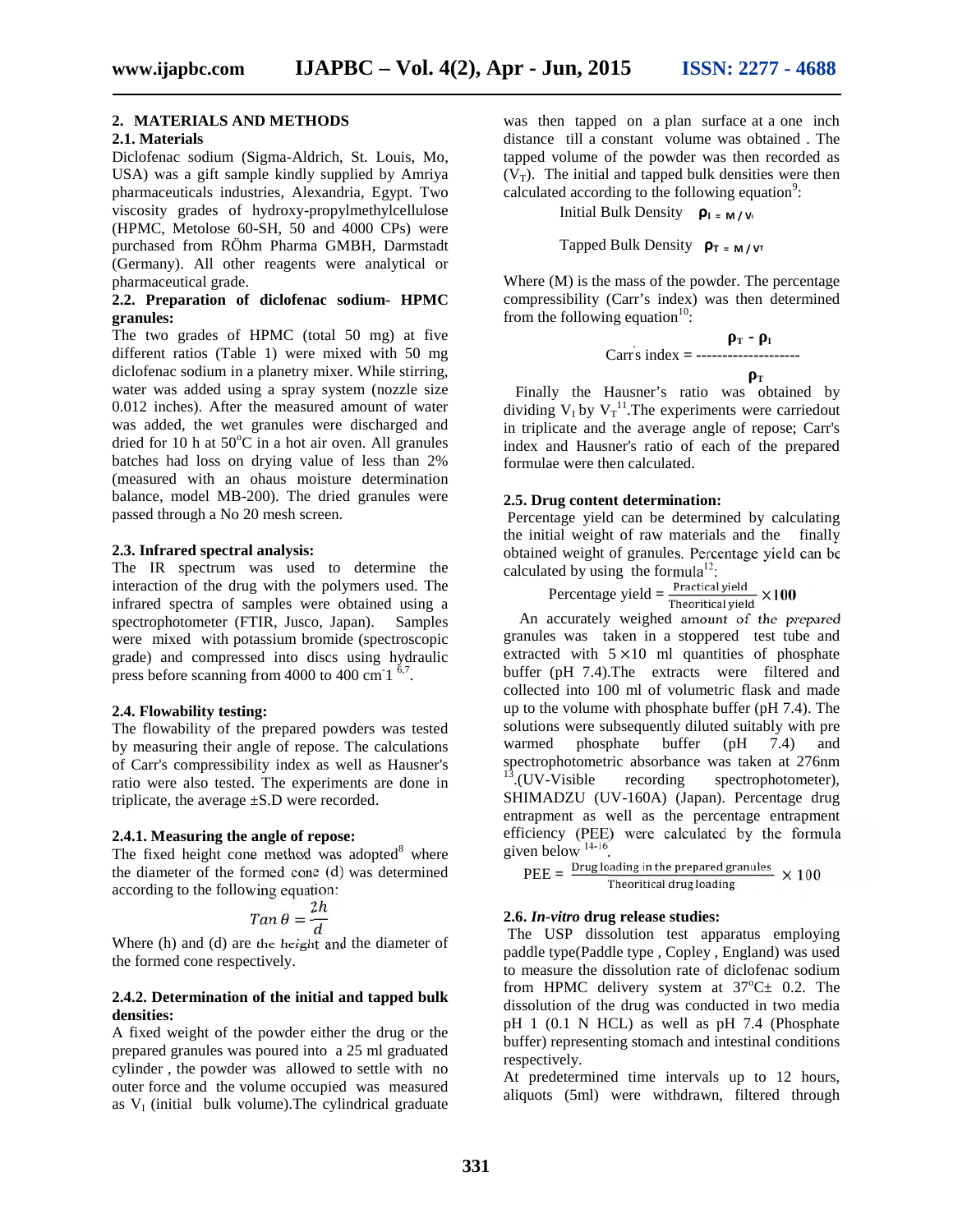0.45µ membrane filter and replaced with equal volumes of pre warmed fresh medium to maintain constant volume and keep sink condition. After appropriate dilution, the sample solution was analyzed for diclofenac sodium by UV absorbance method at  $276 \text{ nm}^{17}$ .

#### **2.7. Stability study:**

A stability test was conducted by storing the prepared formulation in amber bottles at ambient temperature, 31, 37, 43 $^{\circ}$ C (the relative humidity was controlled at 75%, except at ambient temperature). The content of diclofenac sodium as well as the release of drug from the proposed formulation were tested monthly for six months. The dissolution study of the tested formulations followed the same procedures as previously described $^{18}$ .

# **3. RESULTS AND DISCUSSION**

# **3.1. Infrared spectral analysis:**

The IR spectrums are shown in Figure 1. The IR spectrum of pure drug diclofenac sodium (Fig.1A) shows a characteristic peak at  $3386 \text{ cm}^{-1}$  due to N-H stretching frequency of secondary amine. The absorption bands at 1305 and 1282 cm<sup>-1</sup>resulted from propo C-N stretching and the peaks at 1556 and 1574 cm<sup>-1</sup>due to C=C stretching and C=O stretching of carboxylate group, respectively. The C-Cl stretching characteristic peak was observed at  $746 \text{ cm}^{-1}$ . The IR which spectra of diclofenac sodium with HPMC 4000 (Fig.1B) and diclofenac sodium with HPMC 50 (Fig.1C) shows all the principal characteristic peaks related to diclofenac sodium without any change in their position, indicating no possibility of chemical interaction between the drug and formulation ingredients**.**

#### **3.2. Flowablity testing:**

Table (2) shows the results of the flowablity testing of diclofenac sodium as well as the results of the proposed formulations. From the table it is clear that, Hausner's ratio of the drug alone was found to be 1.86±0.46 which indicates a poor flow property of the free drug. The F1 formula showed 1.07, while F2 formula revealed 0.85. Also, F3 formula showed 1.10.The F4 formula revealed 0.89, while F5 formula revealed 1.12 indicating a good flow  $11$ .

Carr's index for the drug alone was found to be 50.21% indicating extremely poor flow of the free drug. The F1 formula showed an index of 16.22%, while F2 formula showed an index of 15.07%. On the other hand, F3 formula showed an index of 14.55%. F4 formula showed an index of 13.05%, while F5 formula showed an index of 12.90% indicating excellent and good flow<sup>10</sup>.

It is evident from Table (2) that the angle of repose decreases by using higher ratio of HPMC 50 and when the angle of repose decreases flowability increases.

#### **3.3. Drug content determination:**

Table (3) shows the results of diclofenac sodium content in the proposed formulations, it is clear that the percentage yield of different proposed formulations varied from 98.94±0.21 to 100.03±0.87. From the results in the table it is evident that drug to polymer ratios did not play any rule in the entrapment efficiency of the drug. It was proved that the type of the polymers in the delivery system has no effect on the percentage entrapment efficiency<sup>12</sup>.

#### **3.4.** *In-vitro* **drug release studies:**

Since diclofenac sodium has a pka value of 4, it is practically insoluble in acidic medium; there was no observable release of diclofenac sodium in 0.1 N  $\mathrm{HCl}^{19}$ .

Apparently, the release rate of diclofenac sodium is mainly controlled by the polymer viscosity. Specifically, the drug release rate is inversely proportional to the quantity of the higher viscosity polymer. Basically, drug released from these types of drug delivery systems results from hydration of HPMC, which forms a gelatinous barrier through which drug must diffuse. In addition, the resistance of such a gel layer is controlled by the viscosity grade of the HPMC. In such cases, decreasing HPMC 4000 in the formulations would increase the release rate of diclofenac sodium. The release profile of diclofenac sodium from different prepared formulations is shown in Figure2.

#### **3.5. Stability testing:**

Table 3 show the release profile of diclofenac sodium from three different batches constructed, it is clear that there was no significant difference among the release profile for each set of the three batches, indicating that this manufacturing process is reliable and reproducible.The table shows stability of diclofenac sodium in different prepared formulations giving the percentage remaining of the drug in the formulation (F1-F5).

From the table, the stability of diclofenac sodium in these formulations was examined over six months. There was insignificant diclofenac sodium degradation in the prepared five formulations. Apparently, the release of the drug from all formulations didn't change after storage at all temperature utilized for this period of time, suggesting that diclofenac sodium is stable in the HPMC matrices and the controlled release ability of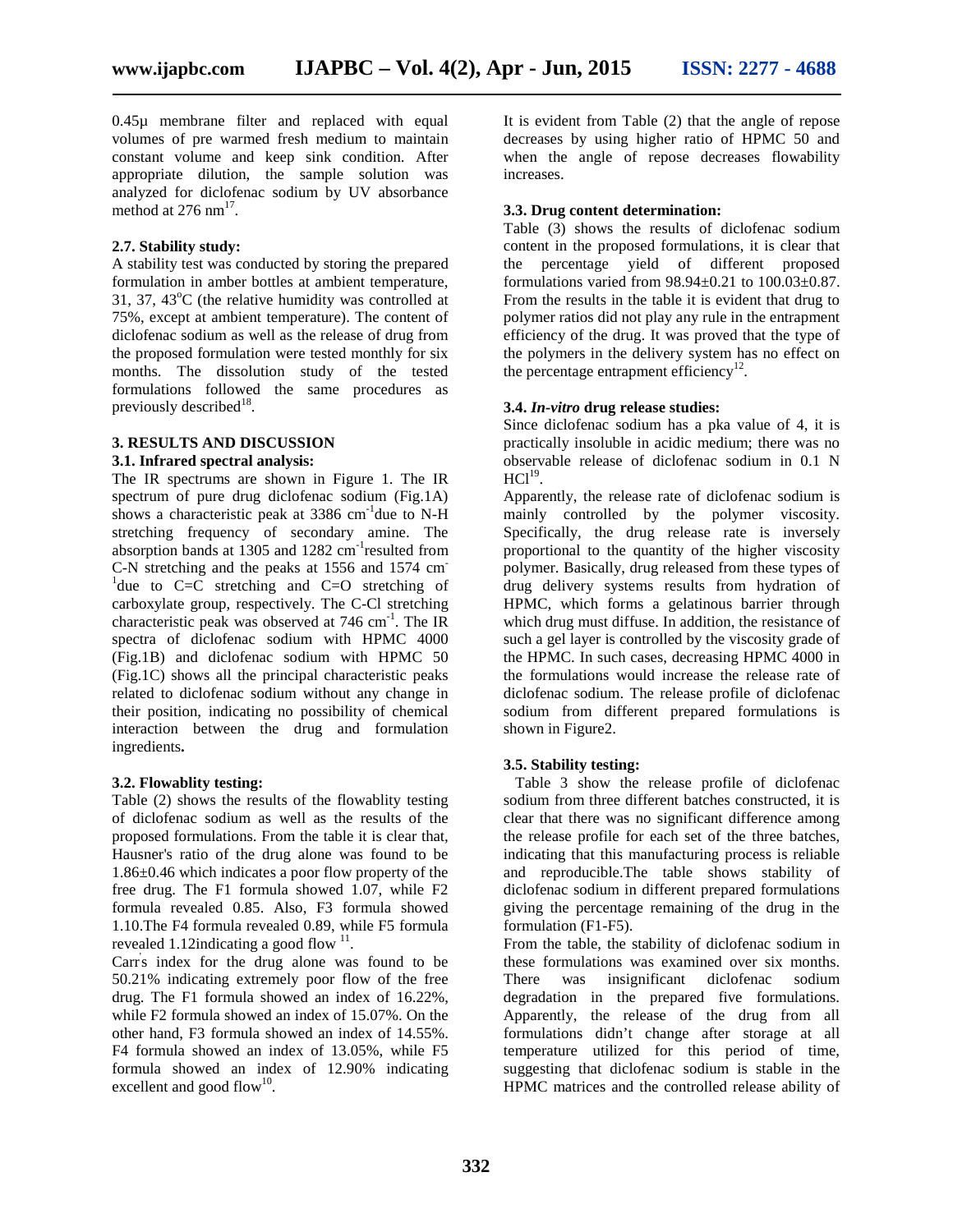these matrices is not influenced by the temperature range tested.

#### **4. CONCLUSION**

In the present study a satisfactory attempt was made to develop controlled release drug delivery system of diclofenac sodium with improved bioavailability, efficient targeting and dose reduction. From the experiment results it can be concluded that: HPMC polymer is a suitable macromolecule for the preparation of controlled release formulations of diclofenac sodium. The release rate of diclofenac sodium is mainly controlled by the polymer viscosity;

decreasing HPMC 4000 in the formulations would increase the release rate of diclofenac sodium. FT-IR studies did not reveal any significant drug interactions between the drug and the polymers used. There was no significant degradation of diclofenac sodium or change in drug release rate in any of the proposed formulations during a six-month period of stability testing. Diclofenac sodium content in different formulations was affected by neither the polymer type nor drug to polymer ratio. Therefore, it is possible to overcome the problem of gastric damage during the use of diclofenac sodium, by avoiding the exposure of the drug to the ulcer-prone area of the GI tract by providing controlled release drug delivery systems.

| Table 1                                      |
|----------------------------------------------|
| The composition of the prepared formulations |

| <b>Formulation code</b> | Diclofenac sodium (mg) | <b>HPMC</b> (4000 cps) | HPMC (50 cps) |
|-------------------------|------------------------|------------------------|---------------|
| F1                      | 50                     | 50.00                  | 0.00          |
| F2                      | 50                     | 37.50                  | 12.50         |
| F3                      | 50                     | 25.00                  | 25.00         |
| F <sub>4</sub>          | 50                     | 12.50                  | 37.50         |
| F <sub>5</sub>          | 50                     | 0.00                   | 50.00         |

**Table 2 Flowability testing of diclofenac sodium and its modified release formulations**

|                                      |                 | -                |                  |                  |                  |                  |
|--------------------------------------|-----------------|------------------|------------------|------------------|------------------|------------------|
| <b>Parameter</b>                     | Pure drug       | F1               | F2               | F3               | F <sub>4</sub>   | F5               |
| $V_{I}$ (ml)                         | 3.4             | 2.20             | 1.80             | 1.40             | 0.84             | 0.73             |
| $V_T$ (ml)                           | 1.53            | 1.90             | 1.50             | 1.20             | 0.63             | 0.51             |
| $I($ gm.cm <sup>-3</sup> )           | $0.22 + 0.46$   | $0.48 \pm 0.18$  | $0.54 \pm 0.68$  | $0.58 \pm 0.51$  | $0.59 \pm 0.18$  | $0.58 \pm 0.14$  |
| $_{\text{T}}$ (gm.cm <sup>-3</sup> ) | $0.41 \pm 0.81$ | $0.52 \pm 0.52$  | $0.639 \pm 0.44$ | $0.648 \pm 0.23$ | $0.66 \pm 0.52$  | $0.712 \pm 0.34$ |
| $P_T/$                               | 1.86            | 1.07             | 0.85             | 1.10             | 0.89             | 1.12             |
| Carr's index $(\%$ )                 | 50.21           | 16.22            | 15.07            | 14.55            | 13.05            | 12.90            |
| Angle of repose()                    | $55 \pm 0.43$   | $25.36 \pm 0.22$ | $24.60 \pm 0.65$ | $23.20 \pm 0.90$ | $21.33 \pm 0.23$ | $21.21 \pm 0.78$ |

Where, V<sub>I:</sub> Initial bulk volume, V<sub>T</sub>: Tapped bulk volume, P<sub>I:</sub> Initial bulk density, P<sub>T</sub>: Tapped bulk density, PT / P<sub>I</sub>:Hausner ratio, each formulation containing 50mg of diclofenac sodium. Results show are the  $\pm$  SD, n=3 for Angle of repose, Bulk density and Tapped density.

| Table 3                                                                         |
|---------------------------------------------------------------------------------|
| Diclofenac sodium content in different formulations in phosphate buffer (pH7.4) |

| Formula | Diclofenac sodium<br>content |
|---------|------------------------------|
| F1.     | $100.03 \pm 0.87$            |
| F2      | $98.94 \pm 0.21$             |
| F3      | $99.84 \pm 0.23$             |
| F4      | $99.98 \pm 0.54$             |
| F5      | $100.01 \pm 0.11$            |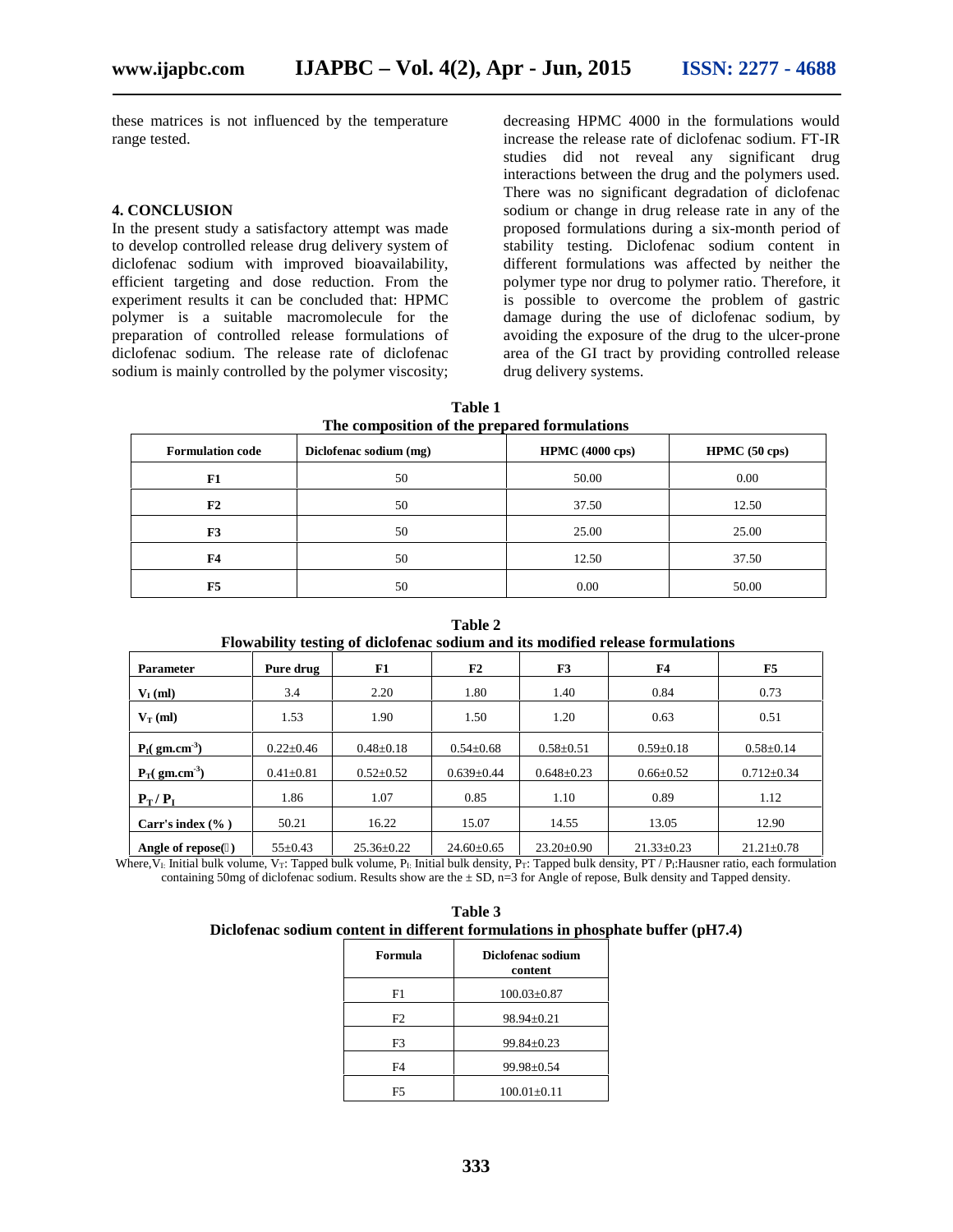| Stability of dictoreliac soutunt in unterent prepared formulations |                  |                  |                  |                  |                  |  |
|--------------------------------------------------------------------|------------------|------------------|------------------|------------------|------------------|--|
| <b>Time</b><br>(months)                                            | % Drug Remaining |                  |                  |                  |                  |  |
|                                                                    | F1               | F2               | F3               | F4               | F5               |  |
|                                                                    | $97.12 \pm 1.22$ | $99.30 \pm 2.23$ | $98.0 \pm 1.14$  | $99.59 \pm 1.33$ | $99.33 \pm 1.34$ |  |
| 3                                                                  | $96.70 \pm 1.43$ | $98.48 \pm 1.58$ | $97.99 \pm 0.89$ | $97.79 \pm 0.77$ | $98.48 \pm 0.65$ |  |
| 6                                                                  | $96.08 \pm 1.45$ | $96.58 \pm 2.11$ | $96.84 \pm 1.02$ | $95.64 \pm 0.43$ | $96.71 \pm 0.46$ |  |

**Table 4** Stability of diclofenac sodium in different prepared formulations t prepared formulations



**Figure 1 IR** spectra of pure drug diclofenac sodium (A), diclofenac sodium with HPMC 4000 (B) and diclofenac sodium with **HPMC 50** (C) **sodium with HPMC 50 (C)**



**Figure 2**